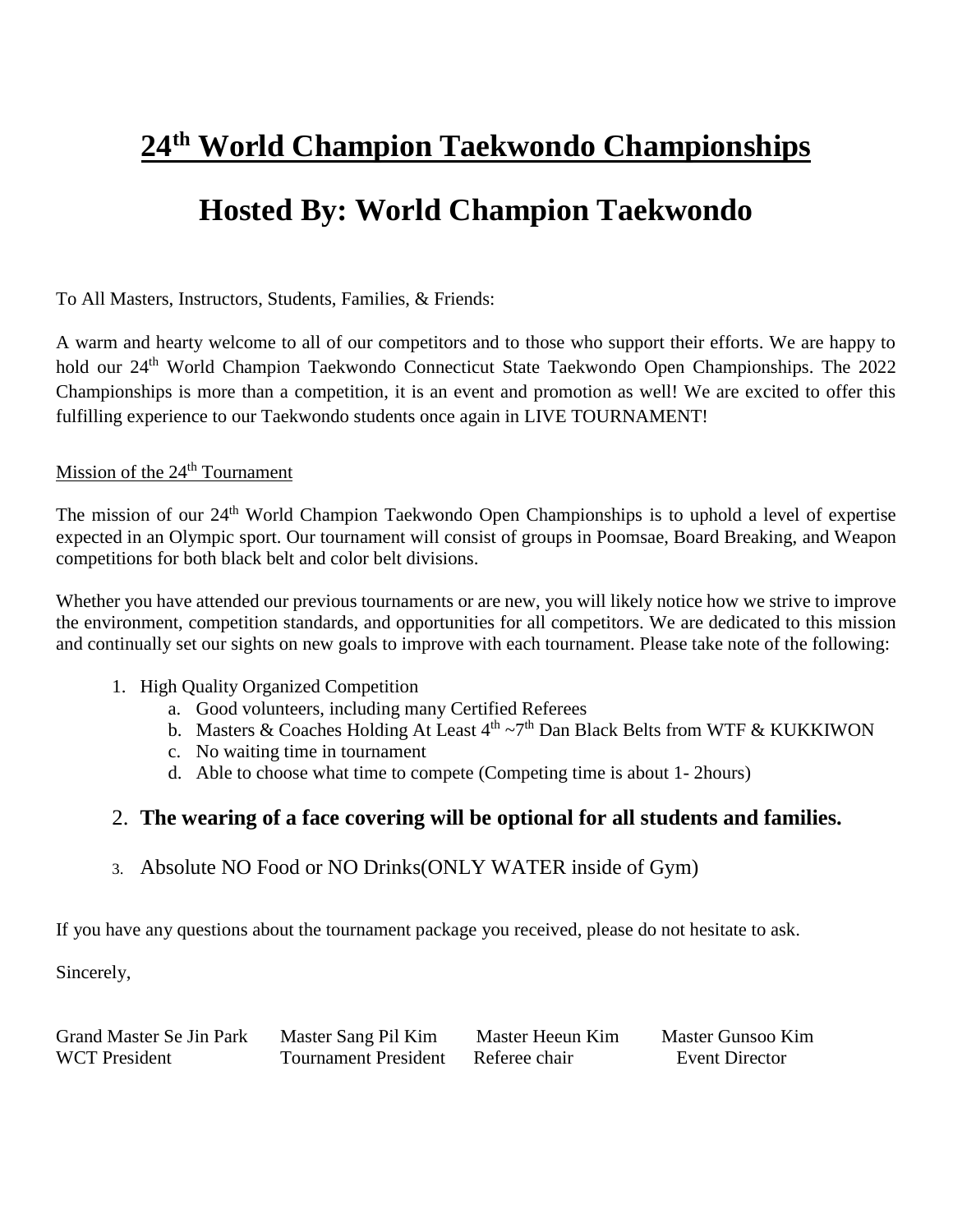## **ABOUT THE COMPETITION**

**Officiated By:** Grand Master Se Jin Park

**Date:** Saturday, May 14<sup>th</sup> (No Registration Permitted On Event Day)

# **Location: NYA Sports & Fitness 4 Primrose St. Newtown, CT 06470**

**Early Registration:** Must be received by Saturday, April 30, 2022 *(No Registration Permitted On Event Day)*

**Late Registration:** Must be received by Saturday, May 7, 2022 *(No Registration Permitted On Event Day)*

### **General Admission:**

**\$20.<sup>00</sup> / Family \$10.<sup>00</sup> / Person**

# **FREE ADMISSION for Volunteers, Staff**

**Payment** 

- **Registration, Admission and Boards must be prepaid in your own Taekwondo studio**
- **No credit card and personal check allowed : Use Cash, money order or Venmo (contact to office)**
- **Money order pay to: World Champion Taekwondo HQ**
- **Each breaking board is \$3**

### **Individual Awards:**

Poomsae, Weapon and Breaking Competitions

1 st Place: Gold Medal

2<sup>nd</sup> Place: Silver Medal

3<sup>rd</sup> Place: Bronze Medal

*All awards/medals will be awarded at the competition ring after each division*

*All Competitor must bring own boards and Boards must be purchase at your Taekwondo Location \$3 per board.*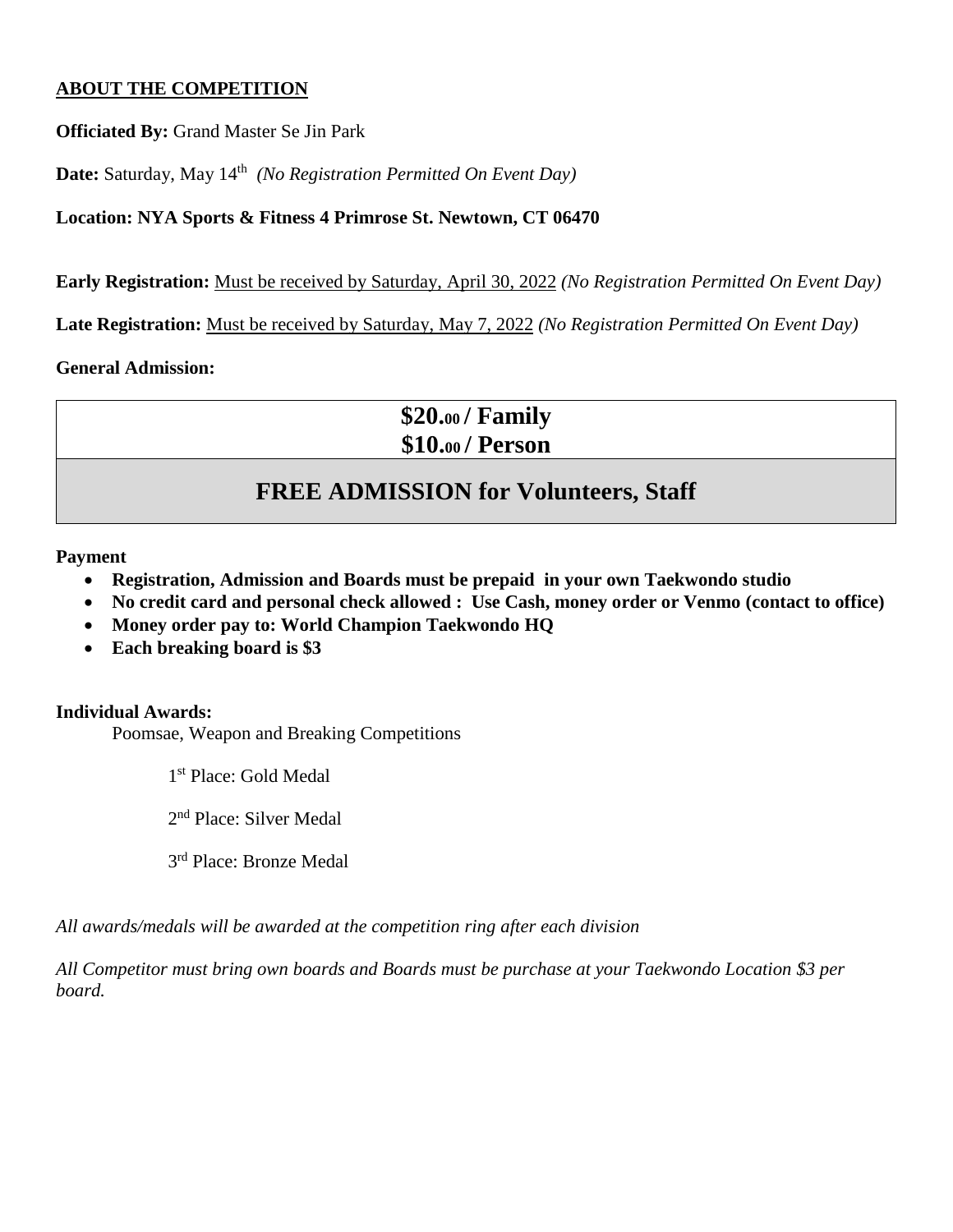# **COMPETITION RULES & REGULATIONS**

#### *Equipment / Uniform*

- Clean white or colored WTF/WCT Approved V-Neck Uniform
- Y-Neck WTF Poomsae Uniforms Allowed for any events
- No shoes will be allowed during the competitions Except TKD shoes

The current and modified WTF/USAT Rules and Regulations will govern this competition.

## **Poomsae**

o Traditional Individual

| <b>GOLD</b>   | 7.5 score or higher   |
|---------------|-----------------------|
| <b>SILVER</b> | $7.0 \sim 7.49$ score |
| <b>BRONZE</b> | 6.99 or lower score   |

# **Weapon**

- o Individual
- o Music is option

| GOL D         |         | 7.5 score or higher   |
|---------------|---------|-----------------------|
| <b>SILVER</b> | $\circ$ | $7.0 \sim 7.49$ score |
| <b>BRONZE</b> | $\circ$ | 6.99 or lower score   |

# **Breaking**

**Competitor must bring your own wooden boards. (Purchased at your TKD school. \$3 per board)** 

o Jumping Front Kick

| <b>GOLD</b>   | Competitor's Height + Hand |
|---------------|----------------------------|
| <b>SILVER</b> | Competitor's Height        |
| <b>BRONZE</b> | Below Competitor's Height  |

#### o Jumping Flying Side Kick

| <b>GOLD</b>   | Competitor's Waist or up |
|---------------|--------------------------|
| <b>SILVER</b> | Competitor's Thigh or up |
| <b>BRONZE</b> | Competitor's Knee or up  |

o Spinning Hook Kick for 10 seconds

| ຼ             | <b>COLOR BELT</b> | <b>BLACK BELT</b> |
|---------------|-------------------|-------------------|
| <b>GOLD</b>   |                   |                   |
| <b>SILVER</b> | 3 or 4            | $5 - 7$           |
| <b>BRONZE</b> | 2 or less         | 4 or less         |

o Speed Hammer Fist for 10 seconds

|               | <b>COLOR BELT</b> | <b>BLACK BELT</b> |
|---------------|-------------------|-------------------|
| <b>GOLD</b>   |                   |                   |
| <b>SILVER</b> | 5 or 6            | 8 or 9            |
| <b>BRONZE</b> | 4 or less         | 7 or less         |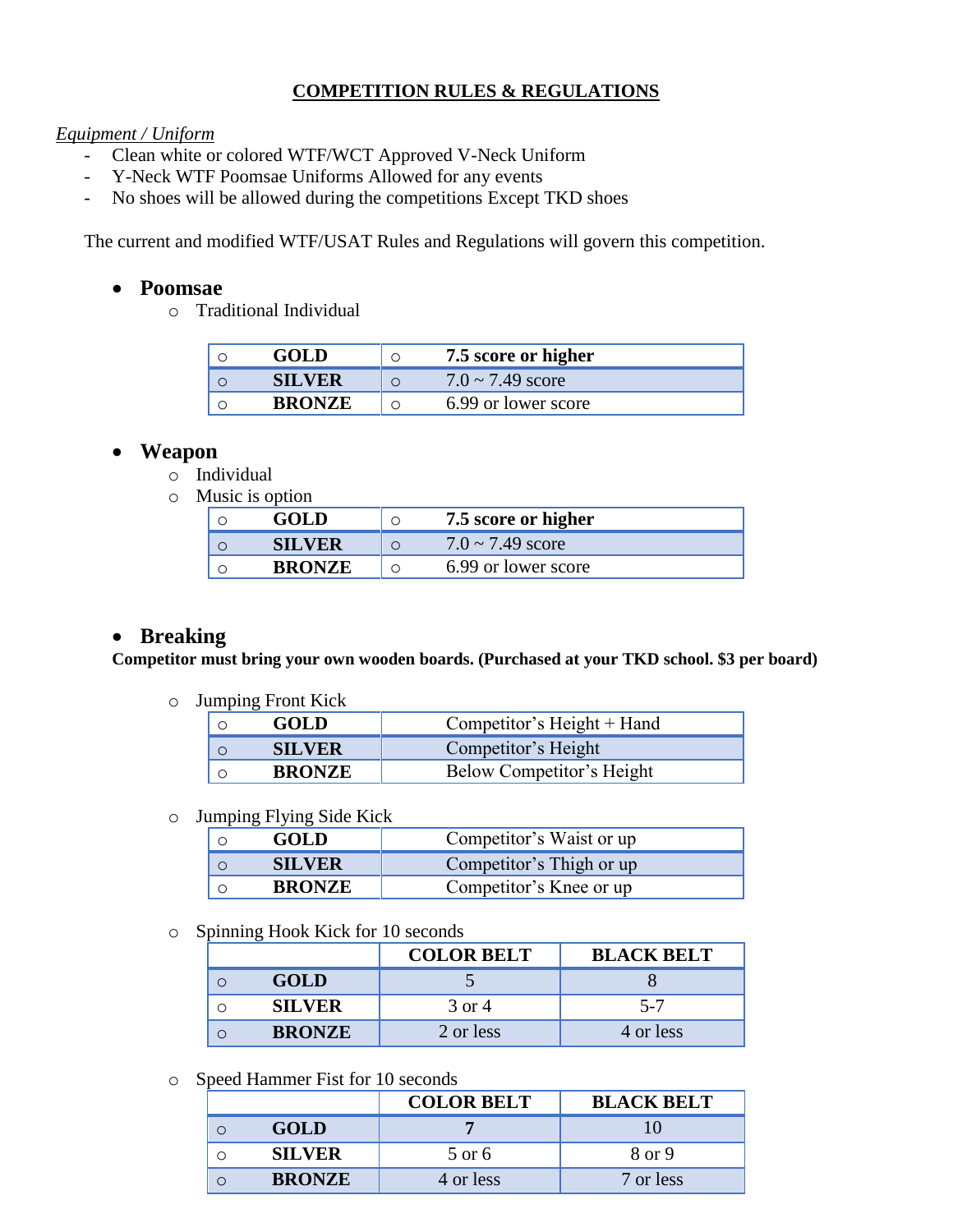# o **Power Breaking**

You have option to wear Taekwondo sparring gloves

 **Male**

Competitor age 11 and under use ¼ inch board

| <b>GOLD</b>   | Competitor's age $(+)1$ or more boards    |
|---------------|-------------------------------------------|
| <b>SILVER</b> | Competitor's age $($ - $)$ up to 2 boards |
| <b>BRONZE</b> | Competitor's age $(-)$ 3 or more boards   |

Competitor age 12 and under 18y use ¼ inch board

| <b>GOLD</b>   | Competitor's age $(+)$ 3 or more boards |
|---------------|-----------------------------------------|
| <b>SILVER</b> | Competitor's age                        |
| <b>BRONZE</b> | Competitor's age $(-)$ 1 or more boards |

Competitor Junior/Adult age 18 and up use 1 inch board

| GOLD          | О         |
|---------------|-----------|
| <b>SILVER</b> |           |
| <b>BRONZE</b> | 5 or less |

#### **Female**

Competitor age 11 and under use ¼ inch board

| GOLD          | Competitor's age (-) 1   |
|---------------|--------------------------|
| SILVER        | Competitor's age $(-)$ 2 |
| <b>BRONZE</b> | Competitor's age $(-)$ 3 |

#### Competitor age 12 and under 18y use ¼ inch board

| <b>GOLD</b>   | Competitor's age $(+)1$  |
|---------------|--------------------------|
| <b>SILVER</b> | Competitor's age         |
| <b>BRONZE</b> | Competitor's age $(-)$ 1 |

#### Competitor Junior/Adult age 18 and up use 1 inch board

| GOLD          | U         |
|---------------|-----------|
| <b>SILVER</b> |           |
| <b>BRONZE</b> | 4 or less |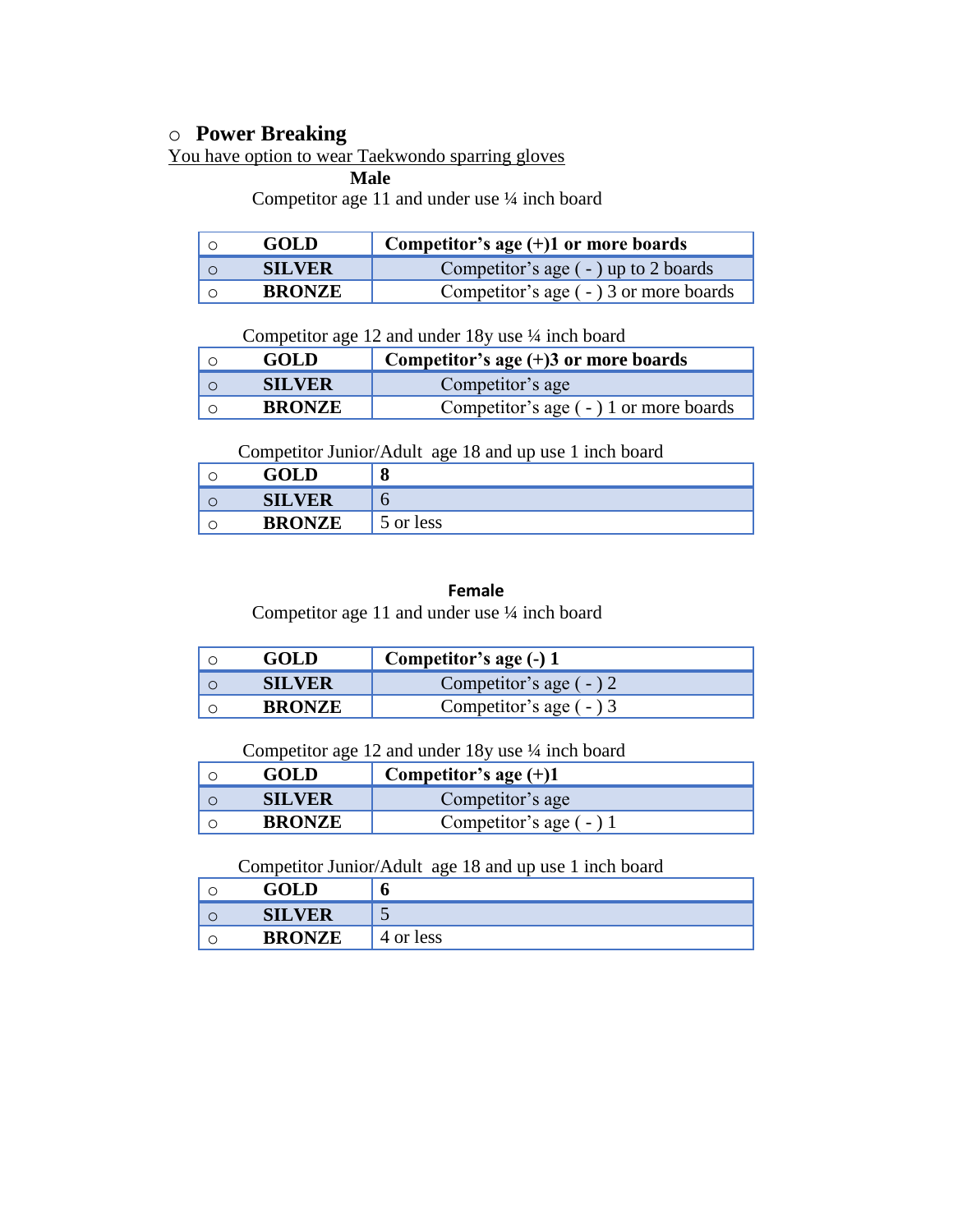# **Endurance**

o *60 seconds Kicks, must be competitor's belt height or DQ*

|               | <b>ALL COLOR BELT</b>    | <b>ALL BLACK BELT</b>      |
|---------------|--------------------------|----------------------------|
| <b>GOLD</b>   | 100 or more valid kicks  | 120 or more valid kicks    |
| <b>SILVER</b> | $81 \sim 99$ valid kicks | $101 \sim 119$ valid kicks |
| <b>BRONZE</b> | 80 or less valid kicks   | 100 ore less valid kicks   |

Belt Division Guideline (choose Competition belt according to your WCT School belts)

| <b>Competition Belt</b> | <b>WCT School Belts</b> | Poomsae(form)             |
|-------------------------|-------------------------|---------------------------|
|                         |                         |                           |
| None belt/White         | None/White              | 10 motions                |
| <b>Yellow</b>           | Yellow~ Brown Belt      | 1 or $2$ jang             |
| <b>Green</b>            | Red/White ~ Red/Green   | 3 or 4 jang               |
| <b>Blue</b>             | $Red \sim Black/White$  | 5 or 6 jang               |
| <b>Red</b>              | Black/Yellow or ***     | 7 or 8 jang               |
| <b>Black</b>            | All Black Belt          | <b>Black Belt poomsae</b> |

# **Or choose any poomsae for best performance**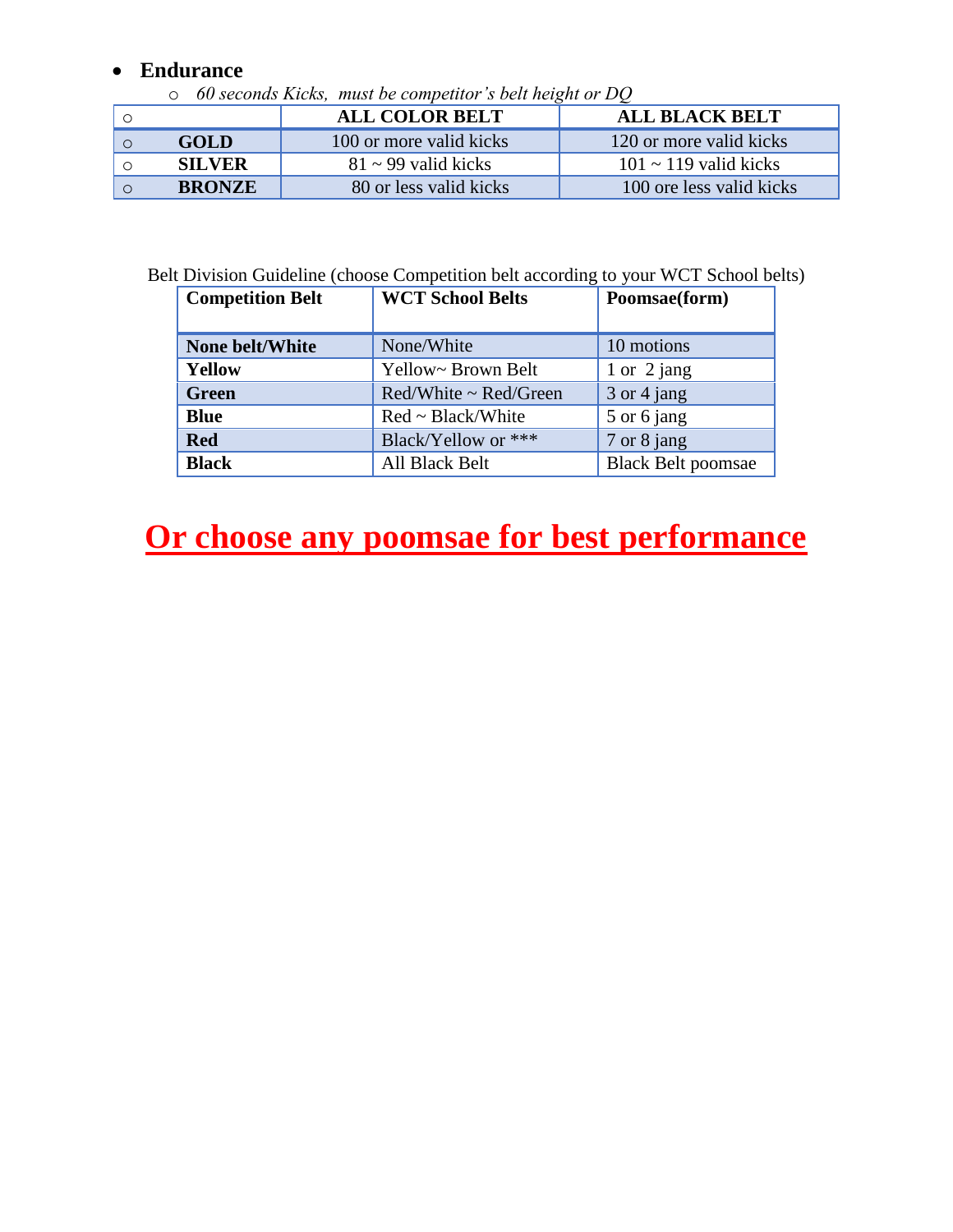#### **24 th ANNUAL WORLD CHAMPION TAEKWONDO CHAMPIONSHIPS**

#### **PARTICIPANT ENTRY FORM**

*MUST BE COMPLETED BY ALL PARTICIPANTS*. *Please fill out the application below and return it to your school.*

#### **EVENTS (Please check all appropriate spaces, and type or print clearly)**

| POOMSAE (FORMS)<br><i>INDIVIDUAL</i> | JUMPING FRONT KICK | <b>SPEED HAMMER FIST</b> |  |
|--------------------------------------|--------------------|--------------------------|--|
| <b>ENDURANCE</b>                     | FLYING SIDE KICK   | <b>POWER BREAKING</b>    |  |
| <b>SPINNING HOOK KICK</b>            | <b>WEAPONS</b>     |                          |  |

|                          | <b>EARLY REGISTRATION</b>                                                                                                                                                                                                                           | <b>LATE REGISTRATION</b>                                |  |
|--------------------------|-----------------------------------------------------------------------------------------------------------------------------------------------------------------------------------------------------------------------------------------------------|---------------------------------------------------------|--|
| <b>DEADLINE</b>          | <b>Before APRIL 30, 2022</b>                                                                                                                                                                                                                        | <b>MAY 7, 2022</b>                                      |  |
| <b>WCT MEMBERS</b>       | Up to Two Events: \$80<br>Each Additional Event: \$10                                                                                                                                                                                               | Up to Two Events: \$\$80<br>Each Additional Event: \$20 |  |
| <b>FAMILY PACKAGE</b>    | 1 <sup>st</sup> Participant: \$80 for <i>First Two Events</i>   \$10 for <i>Each Additional Event</i><br>2 <sup>nd</sup> , 3 <sup>rd</sup> , 4 <sup>th</sup> Participants: \$60 for <i>First Two Events</i>   \$10 for <i>Each Additional Event</i> |                                                         |  |
| <b>GENERAL ADMISSION</b> | \$10.00 / Person<br>\$20.00 / Family                                                                                                                                                                                                                |                                                         |  |

#### **\*\*PARTICIPANT INFORMATION\*\***

*All competitors must complete this section accurately and completely in order to participate.*

| <b>NAME</b> |        |            |       | <b>GENDER</b>   MALE |      | <b>FEMALE</b> |  |
|-------------|--------|------------|-------|----------------------|------|---------------|--|
| <b>DOB</b>  |        | <b>AGE</b> |       |                      |      |               |  |
|             |        |            |       |                      |      |               |  |
| <b>BELT</b> | Yellow |            | Green |                      | Blue |               |  |

|                | Red |              | <b>Black</b> |            | Dan |  |
|----------------|-----|--------------|--------------|------------|-----|--|
| <b>ADDRESS</b> |     |              |              |            |     |  |
| <b>CITY</b>    |     | <b>STATE</b> | $\sim$<br>◡▴ | <b>ZIP</b> |     |  |

#### **\*\*SCHOOL INSTRUCTOR/MASTER INFORMATION\*\***

| <b>SCHOOL NAME</b> | <b>WCT</b><br>$\sim$ . |
|--------------------|------------------------|
| <b>MASTER NAME</b> |                        |

#### **\*\*PAYMENT INFORMATION\*\***

#### CASH OR MONEY ORDER *(NO PERSONAL CHECKS)*: Please make payable to 'WCT'

*NO REFUNDS, TRANSFERS, AND/OR CREDITS WILL BE MADE UNDER ANY CIRCUMSTANCES*

#### **\*\*EMERGENCY CONTACT PERSON\*\***